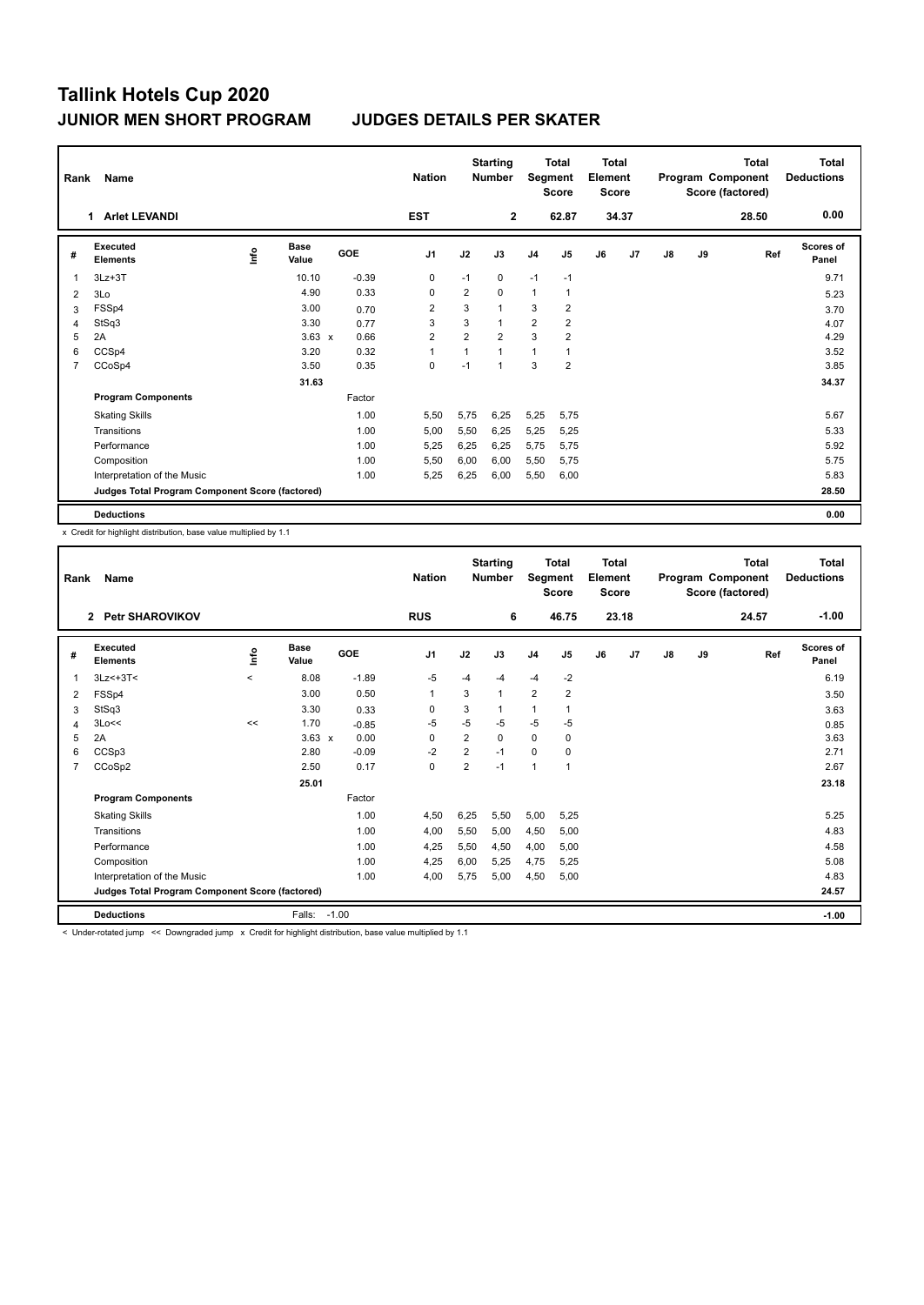| Rank           | Name                                            |         |                      |            | <b>Nation</b>  |      | <b>Starting</b><br><b>Number</b> | Segment        | <b>Total</b><br><b>Score</b> | Total<br>Element<br><b>Score</b> |                |    |    | Total<br>Program Component<br>Score (factored) | Total<br><b>Deductions</b> |
|----------------|-------------------------------------------------|---------|----------------------|------------|----------------|------|----------------------------------|----------------|------------------------------|----------------------------------|----------------|----|----|------------------------------------------------|----------------------------|
|                | Juan Camilo GAVIRIA YUSTI<br>3                  |         |                      |            | <b>AUS</b>     |      | $\overline{7}$                   |                | 46.75                        |                                  | 21.17          |    |    | 26.58                                          | $-1.00$                    |
| #              | Executed<br><b>Elements</b>                     | ۴ů      | <b>Base</b><br>Value | <b>GOE</b> | J <sub>1</sub> | J2   | J3                               | J <sub>4</sub> | J5                           | J6                               | J <sub>7</sub> | J8 | J9 | Ref                                            | <b>Scores of</b><br>Panel  |
| $\mathbf 1$    | $3S+2T$                                         |         | 5.60                 | $-0.86$    | $-3$           | $-2$ | $-1$                             | $-2$           | $-2$                         |                                  |                |    |    |                                                | 4.74                       |
| 2              | FSSp1                                           |         | 2.00                 | $-0.20$    | $-2$           | $-2$ | $-1$                             | $\mathbf{1}$   | 0                            |                                  |                |    |    |                                                | 1.80                       |
| 3              | StSq3                                           |         | 3.30                 | 0.88       | $\overline{2}$ | 3    | 3                                | 3              | $\overline{2}$               |                                  |                |    |    |                                                | 4.18                       |
| $\overline{4}$ | 3Lo<                                            | $\prec$ | 3.92                 | $-1.96$    | $-5$           | $-5$ | $-5$                             | $-5$           | $-5$                         |                                  |                |    |    |                                                | 1.96                       |
| 5              | 2A                                              |         | $3.63 \times$        | $-0.33$    | $-2$           | $-1$ | $-1$                             | $-1$           | $-1$                         |                                  |                |    |    |                                                | 3.30                       |
| 6              | CCSp2                                           |         | 2.30                 | $-0.38$    | $-1$           | $-2$ | 0                                | $-2$           | $-2$                         |                                  |                |    |    |                                                | 1.92                       |
| 7              | CCoSp4                                          |         | 3.50                 | $-0.23$    | $-1$           | -3   | $-1$                             | $\mathbf{1}$   | 0                            |                                  |                |    |    |                                                | 3.27                       |
|                |                                                 |         | 24.25                |            |                |      |                                  |                |                              |                                  |                |    |    |                                                | 21.17                      |
|                | <b>Program Components</b>                       |         |                      | Factor     |                |      |                                  |                |                              |                                  |                |    |    |                                                |                            |
|                | <b>Skating Skills</b>                           |         |                      | 1.00       | 4.75           | 5.25 | 5.25                             | 5,25           | 5,50                         |                                  |                |    |    |                                                | 5.25                       |
|                | Transitions                                     |         |                      | 1.00       | 4,75           | 5,00 | 5.00                             | 5,25           | 5,25                         |                                  |                |    |    |                                                | 5.08                       |
|                | Performance                                     |         |                      | 1.00       | 4,75           | 5,25 | 5,00                             | 6,00           | 5,50                         |                                  |                |    |    |                                                | 5.25                       |
|                | Composition                                     |         |                      | 1.00       | 4,75           | 5,50 | 5,25                             | 5,75           | 5,50                         |                                  |                |    |    |                                                | 5.42                       |
|                | Interpretation of the Music                     |         |                      | 1.00       | 5,00           | 5,50 | 5,50                             | 5,75           | 5,75                         |                                  |                |    |    |                                                | 5.58                       |
|                | Judges Total Program Component Score (factored) |         |                      |            |                |      |                                  |                |                              |                                  |                |    |    |                                                | 26.58                      |
|                | <b>Deductions</b>                               |         | Falls:               | $-1.00$    |                |      |                                  |                |                              |                                  |                |    |    |                                                | $-1.00$                    |

< Under-rotated jump x Credit for highlight distribution, base value multiplied by 1.1

|                | Name<br>Rank                                    |             |                      |            | <b>Nation</b>  |                | <b>Starting</b><br><b>Number</b> |                | <b>Total</b><br>Segment<br><b>Score</b> | <b>Total</b><br>Element<br><b>Score</b> |       |               |    | <b>Total</b><br>Program Component<br>Score (factored) | <b>Total</b><br><b>Deductions</b> |
|----------------|-------------------------------------------------|-------------|----------------------|------------|----------------|----------------|----------------------------------|----------------|-----------------------------------------|-----------------------------------------|-------|---------------|----|-------------------------------------------------------|-----------------------------------|
|                | 4 Jegor MARTCHENKO                              |             |                      |            | <b>EST</b>     |                | 3                                |                | 46.14                                   |                                         | 23.64 |               |    | 23.50                                                 | $-1.00$                           |
| #              | Executed<br><b>Elements</b>                     | <b>Info</b> | <b>Base</b><br>Value | <b>GOE</b> | J <sub>1</sub> | J2             | J3                               | J <sub>4</sub> | J <sub>5</sub>                          | J6                                      | J7    | $\mathsf{J}8$ | J9 | Ref                                                   | <b>Scores of</b><br>Panel         |
| 1              | 2A                                              |             | 3.30                 | 0.33       | 1              | $\overline{2}$ | 1                                | 1              | $\mathbf{1}$                            |                                         |       |               |    |                                                       | 3.63                              |
| 2              | $3S+2T$                                         |             | 5.60                 | 0.14       | 0              | $\mathbf 1$    | 1                                | $\mathbf 0$    | 0                                       |                                         |       |               |    |                                                       | 5.74                              |
| 3              | CCSp3                                           |             | 2.80                 | $-0.37$    | -2             | $-1$           | $-2$                             | $-1$           | $-1$                                    |                                         |       |               |    |                                                       | 2.43                              |
| 4              | 3Lo<                                            | $\hat{}$    | 3.92                 | $-0.78$    | $-2$           | $-2$           | $-3$                             | $-2$           | $-2$                                    |                                         |       |               |    |                                                       | 3.14                              |
| 5              | FSSp3                                           |             | 2.60                 | $-0.26$    | $-1$           | $-1$           | $-2$                             | $-1$           | 0                                       |                                         |       |               |    |                                                       | 2.34                              |
| 6              | StSq2                                           |             | 2.60                 | 0.26       | 1              | $\overline{2}$ | 1                                | 1              | 1                                       |                                         |       |               |    |                                                       | 2.86                              |
| $\overline{7}$ | CCoSp4                                          |             | 3.50                 | 0.00       | $-2$           | $\Omega$       | 0                                | $\mathbf 0$    | 0                                       |                                         |       |               |    |                                                       | 3.50                              |
|                |                                                 |             | 24.32                |            |                |                |                                  |                |                                         |                                         |       |               |    |                                                       | 23.64                             |
|                | <b>Program Components</b>                       |             |                      | Factor     |                |                |                                  |                |                                         |                                         |       |               |    |                                                       |                                   |
|                | <b>Skating Skills</b>                           |             |                      | 1.00       | 4,75           | 5,00           | 5,00                             | 4,75           | 5,00                                    |                                         |       |               |    |                                                       | 4.92                              |
|                | Transitions                                     |             |                      | 1.00       | 4,25           | 4,75           | 4,75                             | 4,50           | 4,50                                    |                                         |       |               |    |                                                       | 4.58                              |
|                | Performance                                     |             |                      | 1.00       | 4,50           | 5,25           | 4,50                             | 4,25           | 4,75                                    |                                         |       |               |    |                                                       | 4.58                              |
|                | Composition                                     |             |                      | 1.00       | 4,75           | 5,50           | 4,50                             | 4,75           | 4,75                                    |                                         |       |               |    |                                                       | 4.75                              |
|                | Interpretation of the Music                     |             |                      | 1.00       | 4,50           | 5,25           | 4,75                             | 4,50           | 4,75                                    |                                         |       |               |    |                                                       | 4.67                              |
|                | Judges Total Program Component Score (factored) |             |                      |            |                |                |                                  |                |                                         |                                         |       |               |    |                                                       | 23.50                             |
|                | <b>Deductions</b>                               |             | Falls:               | $-1.00$    |                |                |                                  |                |                                         |                                         |       |               |    |                                                       | $-1.00$                           |

< Under-rotated jump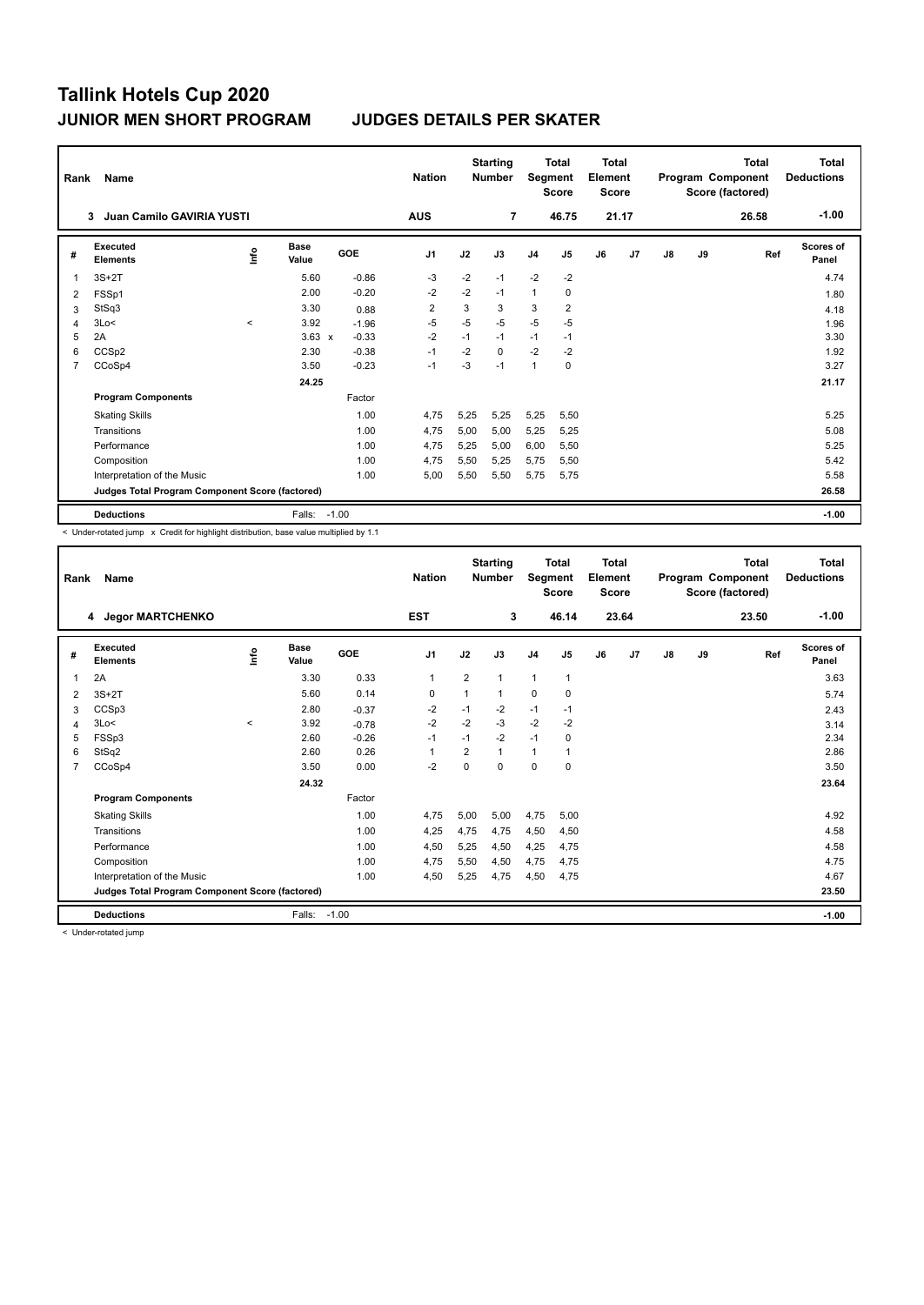| Rank           | Name                                            |         |                      |         | <b>Nation</b>            |                | <b>Starting</b><br><b>Number</b> | <b>Total</b><br>Segment<br><b>Score</b> |                         | <b>Total</b><br>Element<br><b>Score</b> |                | <b>Total</b><br>Program Component<br>Score (factored) |    |       | <b>Total</b><br><b>Deductions</b> |
|----------------|-------------------------------------------------|---------|----------------------|---------|--------------------------|----------------|----------------------------------|-----------------------------------------|-------------------------|-----------------------------------------|----------------|-------------------------------------------------------|----|-------|-----------------------------------|
|                | 5 Erik PELLNOR                                  |         |                      |         | <b>SWE</b>               |                | $\mathbf 1$                      |                                         | 42.19                   |                                         | 18.69          |                                                       |    | 23.50 | 0.00                              |
| #              | <b>Executed</b><br><b>Elements</b>              | ١nf٥    | <b>Base</b><br>Value | GOE     | J <sub>1</sub>           | J2             | J3                               | J <sub>4</sub>                          | J <sub>5</sub>          | J6                                      | J <sub>7</sub> | J8                                                    | J9 | Ref   | <b>Scores of</b><br>Panel         |
| 1              | $3S+2T$                                         |         | 5.60                 | $-1.29$ | $-3$                     | $-3$           | $-3$                             | $-3$                                    | $-2$                    |                                         |                |                                                       |    |       | 4.31                              |
| 2              | 2Lo                                             |         | 1.70                 | 0.17    | $\mathbf{1}$             | 3              | $\mathbf{1}$                     | $\mathbf{1}$                            | $\overline{1}$          |                                         |                |                                                       |    |       | 1.87                              |
| 3              | CCoSp4                                          |         | 3.50                 | 0.58    | 1                        | $\overline{2}$ | $\mathbf 0$                      | $\overline{2}$                          | $\overline{\mathbf{c}}$ |                                         |                |                                                       |    |       | 4.08                              |
| 4              | $1A<<$ *                                        | $\star$ | $0.00 \times$        | 0.00    | $\overline{\phantom{a}}$ |                |                                  |                                         |                         |                                         |                |                                                       |    |       | 0.00                              |
| 5              | StSq2                                           |         | 2.60                 | 0.26    | 0                        | $\overline{2}$ | $\mathbf{1}$                     | 1                                       | 1                       |                                         |                |                                                       |    |       | 2.86                              |
| 6              | FSSp4                                           |         | 3.00                 | 0.50    | 0                        | $\overline{2}$ | $\mathbf{1}$                     | $\overline{2}$                          | $\overline{\mathbf{c}}$ |                                         |                |                                                       |    |       | 3.50                              |
| $\overline{7}$ | CCSp2                                           |         | 2.30                 | $-0.23$ | $-1$                     | $\overline{2}$ | $-1$                             | $-1$                                    | $-1$                    |                                         |                |                                                       |    |       | 2.07                              |
|                |                                                 |         | 18.70                |         |                          |                |                                  |                                         |                         |                                         |                |                                                       |    |       | 18.69                             |
|                | <b>Program Components</b>                       |         |                      | Factor  |                          |                |                                  |                                         |                         |                                         |                |                                                       |    |       |                                   |
|                | <b>Skating Skills</b>                           |         |                      | 1.00    | 4,50                     | 4,75           | 5,25                             | 4,25                                    | 4,75                    |                                         |                |                                                       |    |       | 4.67                              |
|                | Transitions                                     |         |                      | 1.00    | 4,50                     | 4,75           | 5,50                             | 4,00                                    | 4,50                    |                                         |                |                                                       |    |       | 4.58                              |
|                | Performance                                     |         |                      | 1.00    | 4.25                     | 5.25           | 5.00                             | 4,75                                    | 4,25                    |                                         |                |                                                       |    |       | 4.67                              |
|                | Composition                                     |         |                      | 1.00    | 4,50                     | 5,00           | 5,25                             | 4,75                                    | 4,50                    |                                         |                |                                                       |    |       | 4.75                              |
|                | Interpretation of the Music                     |         |                      | 1.00    | 4,50                     | 5,25           | 5,25                             | 4,75                                    | 4,50                    |                                         |                |                                                       |    |       | 4.83                              |
|                | Judges Total Program Component Score (factored) |         |                      |         |                          |                |                                  |                                         |                         |                                         |                |                                                       |    |       | 23.50                             |
|                | <b>Deductions</b>                               |         |                      |         |                          |                |                                  |                                         |                         |                                         |                |                                                       |    |       | 0.00                              |

<< Downgraded jump \* Invalid element x Credit for highlight distribution, base value multiplied by 1.1

| Rank           | Name                                            |             |                      |         | <b>Nation</b>            |                | <b>Starting</b><br><b>Number</b> | Segment        | <b>Total</b><br><b>Score</b> | <b>Total</b><br>Element<br><b>Score</b> |       |               |    | <b>Total</b><br>Program Component<br>Score (factored) | <b>Total</b><br><b>Deductions</b> |
|----------------|-------------------------------------------------|-------------|----------------------|---------|--------------------------|----------------|----------------------------------|----------------|------------------------------|-----------------------------------------|-------|---------------|----|-------------------------------------------------------|-----------------------------------|
|                | <b>Mikhail TERNOVSKII</b><br>6                  |             |                      |         | <b>RUS</b>               |                | 4                                |                | 38.58                        |                                         | 13.58 |               |    | 25.00                                                 | 0.00                              |
| #              | Executed<br><b>Elements</b>                     | <u>info</u> | <b>Base</b><br>Value | GOE     | J <sub>1</sub>           | J2             | J3                               | J <sub>4</sub> | J5                           | J6                                      | J7    | $\mathsf{J}8$ | J9 | Ref                                                   | Scores of<br>Panel                |
| 1              | $1Lz^*+2T$                                      | $\star$     | 1.30                 | $-0.65$ | $-5$                     | $-5$           | $-5$                             | $-5$           | $-5$                         |                                         |       |               |    |                                                       | 0.65                              |
| 2              | $1A^*$                                          | $\star$     | 0.00                 | 0.00    | $\overline{\phantom{a}}$ |                |                                  | ٠              |                              |                                         |       |               |    |                                                       | 0.00                              |
| 3              | CCSp3                                           |             | 2.80                 | $-0.28$ | $-1$                     | 1              | $\Omega$                         | $-2$           | $-2$                         |                                         |       |               |    |                                                       | 2.52                              |
| 4              | StSq2                                           |             | 2.60                 | 0.26    | $\mathbf{1}$             |                | 1                                | $\mathbf{1}$   | 1                            |                                         |       |               |    |                                                       | 2.86                              |
| 5              | 2Lo                                             |             | $1.87 \times$        | 0.00    | 0                        |                | $\Omega$                         | 0              | 0                            |                                         |       |               |    |                                                       | 1.87                              |
| 6              | FSSp2                                           |             | 2.30                 | 0.08    | $\mathbf{1}$             | $\Omega$       | $\overline{1}$                   | 0              | 0                            |                                         |       |               |    |                                                       | 2.38                              |
| $\overline{7}$ | CCoSp3                                          |             | 3.00                 | 0.30    | $\mathbf{1}$             | $\overline{2}$ | $\overline{1}$                   | $\overline{1}$ | $\Omega$                     |                                         |       |               |    |                                                       | 3.30                              |
|                |                                                 |             | 13.87                |         |                          |                |                                  |                |                              |                                         |       |               |    |                                                       | 13.58                             |
|                | <b>Program Components</b>                       |             |                      | Factor  |                          |                |                                  |                |                              |                                         |       |               |    |                                                       |                                   |
|                | <b>Skating Skills</b>                           |             |                      | 1.00    | 5,50                     | 5,75           | 6,00                             | 4,75           | 5,00                         |                                         |       |               |    |                                                       | 5.42                              |
|                | Transitions                                     |             |                      | 1.00    | 4,75                     | 5,25           | 5,50                             | 4,50           | 4,50                         |                                         |       |               |    |                                                       | 4.83                              |
|                | Performance                                     |             |                      | 1.00    | 5,00                     | 5,25           | 4.75                             | 4,50           | 4,25                         |                                         |       |               |    |                                                       | 4.75                              |
|                | Composition                                     |             |                      | 1.00    | 5,00                     | 5,75           | 5,75                             | 4,75           | 4,50                         |                                         |       |               |    |                                                       | 5.17                              |
|                | Interpretation of the Music                     |             |                      | 1.00    | 4,75                     | 5,50           | 5,00                             | 4,75           | 4,50                         |                                         |       |               |    |                                                       | 4.83                              |
|                | Judges Total Program Component Score (factored) |             |                      |         |                          |                |                                  |                |                              |                                         |       |               |    |                                                       | 25.00                             |
|                | <b>Deductions</b>                               |             |                      |         |                          |                |                                  |                |                              |                                         |       |               |    |                                                       | 0.00                              |

\* Invalid element x Credit for highlight distribution, base value multiplied by 1.1